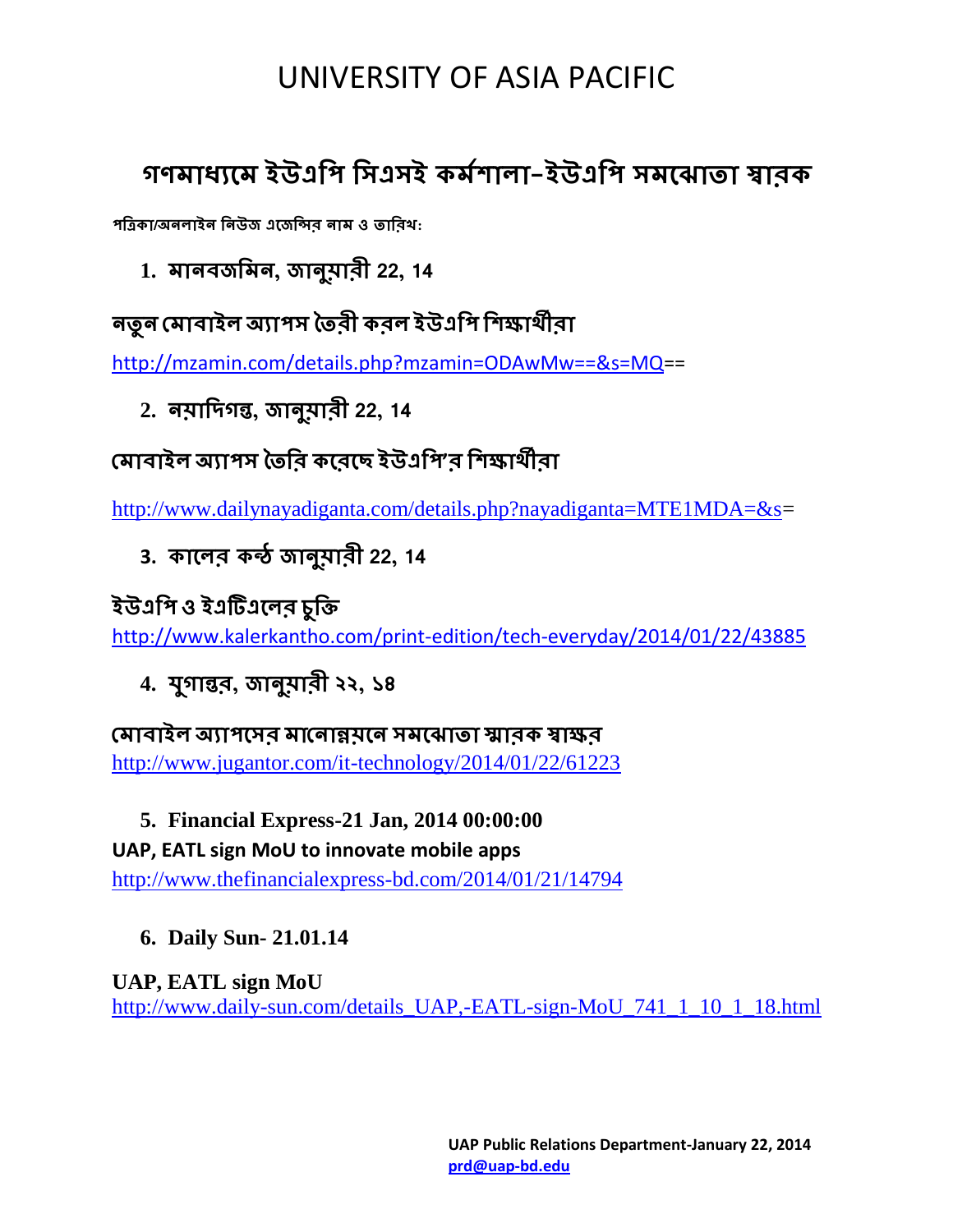# UNIVERSITY OF ASIA PACIFIC

#### **7. Independent- 21.01.14**

#### **MoU signed for innovating mobile apps**

[http://www.theindependentbd.com/index.php?option=com\\_content&view=article&](http://www.theindependentbd.com/index.php?option=com_content&view=article&id=201500:campus-corner&catid=136:metropolitan-others&Itemid=175) [id=201500:campus-corner&catid=136:metropolitan-others&Itemid=175](http://www.theindependentbd.com/index.php?option=com_content&view=article&id=201500:campus-corner&catid=136:metropolitan-others&Itemid=175)

#### **8. Daily Sun January 17, 14**

#### **Training on mobile apps begins in city**

[http://www.daily-sun.com/index.php?view=details&archiev=yes&arch\\_date=17-](http://www.daily-sun.com/index.php?view=details&archiev=yes&arch_date=17-01-2014&type=Training-on-mobile-apps-begins-in-city&pub_no=737&cat_id=1&menu_id=10&news_type_id=1&index=13) [01-2014&type=Training-on-mobile-apps-begins-in](http://www.daily-sun.com/index.php?view=details&archiev=yes&arch_date=17-01-2014&type=Training-on-mobile-apps-begins-in-city&pub_no=737&cat_id=1&menu_id=10&news_type_id=1&index=13)[city&pub\\_no=737&cat\\_id=1&menu\\_id=10&news\\_type\\_id=1&index=13](http://www.daily-sun.com/index.php?view=details&archiev=yes&arch_date=17-01-2014&type=Training-on-mobile-apps-begins-in-city&pub_no=737&cat_id=1&menu_id=10&news_type_id=1&index=13)

### **9. Banghladesh Shangbad Shangstha (BSS) January 16, 14 UAP-TRAINING UAP launches 5-day mobile application training**

<http://www.bssnews.net/newsDetails.php?cat=0&id=383350&date=2014-01-16>

#### **10. The Independent January 17, 14 UAP launches mobile application training**

[http://www.theindependentbd.com/index.php?option=com\\_content&view=article&](http://www.theindependentbd.com/index.php?option=com_content&view=article&id=201086:campus-corner&catid=136:metropolitan-others&Itemid=175) [id=201086:campus-corner&catid=136:metropolitan-others&Itemid=175](http://www.theindependentbd.com/index.php?option=com_content&view=article&id=201086:campus-corner&catid=136:metropolitan-others&Itemid=175)

## **11. নয়াপিগন্ত জানুয়ারী ১৭, ১৪**

## **ইউএপিমত মমাবাই অযািমির মামনান্নয়ন কমমলাা শুরু**

<http://www.dailynayadiganta.com/details.php?nayadiganta=MTAzNDI=&sec=15>